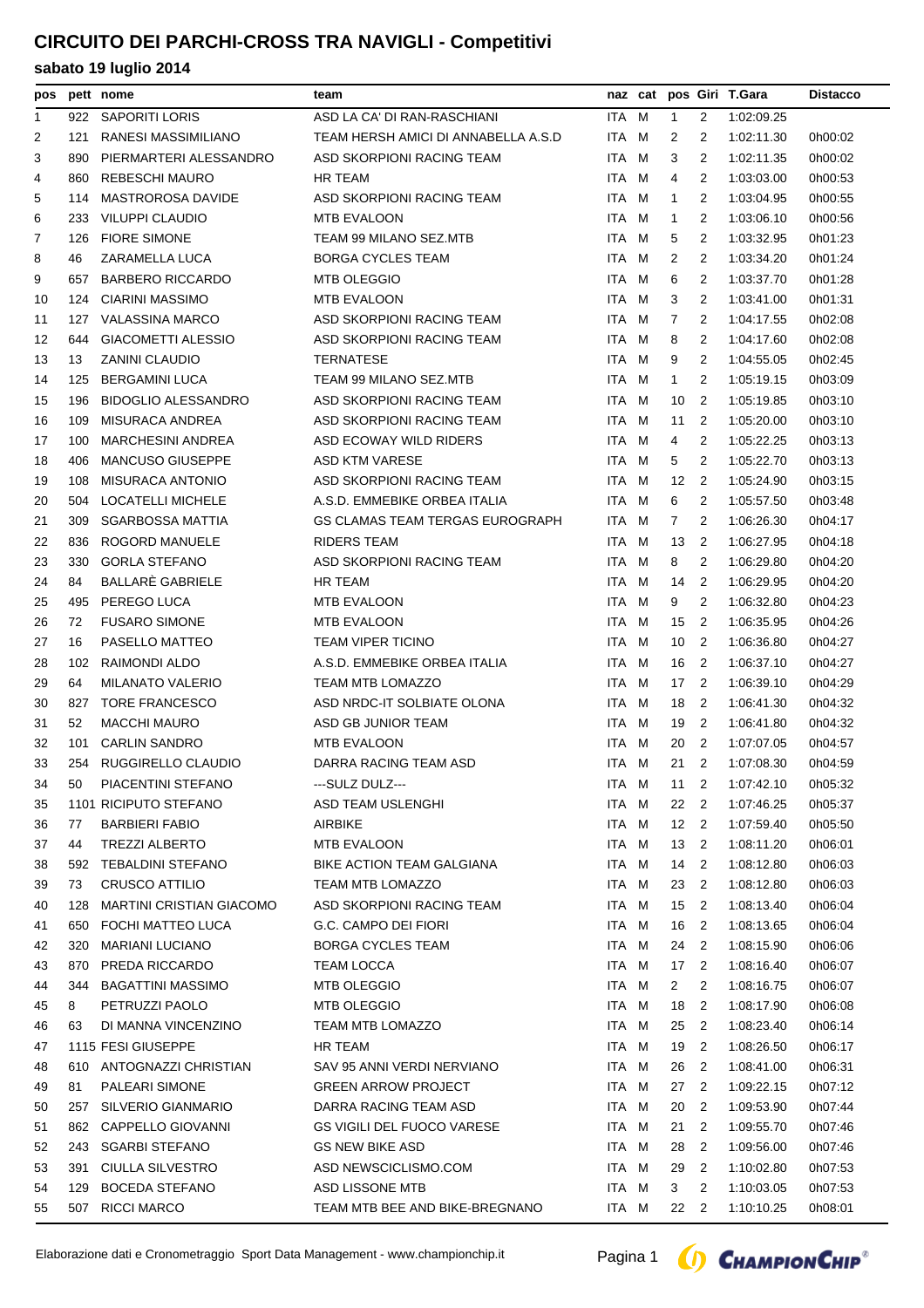# **CIRCUITO DEI PARCHI-CROSS TRA NAVIGLI - Competitivi**

| pos |              | pett nome                              | team                            |       | naz cat |              |                          | pos Giri T.Gara | <b>Distacco</b> |
|-----|--------------|----------------------------------------|---------------------------------|-------|---------|--------------|--------------------------|-----------------|-----------------|
| 56  | 852          | <b>BAGATTINI CLAUDIO</b>               | <b>MTB OLEGGIO</b>              | ITA M |         | 30           | -2                       | 1:10:10.55      | 0h08:01         |
| 57  | 55           | <b>BRUGALI GIUSEPPE</b>                | <b>BORGA CYCLES TEAM</b>        | ITA M |         | 31           | -2                       | 1:10:10.85      | 0h08:01         |
| 58  | 90           | SANTANGELO MATTIA                      | <b>BORGA CYCLES TEAM</b>        | ITA M |         | 2            | 2                        | 1:10:12.30      | 0h08:03         |
| 59  | 886          | <b>FRANCO MARCELLO</b>                 | <b>ASD LORIS BIKE</b>           | ITA M |         | 23           | -2                       | 1:10:12.35      | 0h08:03         |
| 60  | 624          | <b>TURSI LORIS</b>                     | LA BICICLTTERIA RACING TEAM     | ITA M |         | 24           | -2                       | 1:10:13.15      | 0h08:03         |
| 61  | 85           | <b>MILANESI RUBEN</b>                  | TEAM MTB LOMAZZO                | ITA M |         | 32           | -2                       | 1:10:13.15      | 0h08:03         |
| 62  | 877          | <b>CAPPATO SAMUELE</b>                 | ASD SKORPIONI RACING TEAM       | ITA M |         | 33           | $\overline{2}$           | 1:10:19.70      | 0h08:10         |
| 63  | 815          | <b>MOLINARI GIACOMO</b>                |                                 | ITA M |         | 4            | 2                        | 1:10:19.70      | 0h08:10         |
| 64  | 250          | TIZIANI MAURIZIO                       | <b>GS JERAGO</b>                | ITA M |         | 34           | $\overline{2}$           | 1:10:21.95      | 0h08:12         |
| 65  | 116          | <b>BANFI STEFANO</b>                   | ASD SKORPIONI RACING TEAM       | ITA M |         | 5            | 2                        | 1:10:22.50      | 0h08:13         |
| 66  | 80           | LIONELLO MANUELE                       | <b>FORUM RACING TEAM</b>        | ITA M |         | 25           | -2                       | 1:10:28.55      | 0h08:19         |
| 67  | 466          | <b>BRUNELLI CARLO MORENO</b>           | TEAM MTB BEE AND BIKE-BREGNANO  | ITA M |         | 6            | 2                        | 1:10:31.15      | 0h08:21         |
| 68  | 728          | CARRAVETTA CORRADO                     | ASD POLARIS VELO CLUB           | ITA M |         | 35           | $\overline{2}$           | 1:10:34.40      | 0h08:25         |
| 69  | 11           | CRISTINA GIANANDREA                    | <b>HR TEAM</b>                  | ITA M |         | $\mathbf{7}$ | 2                        | 1:10:37.20      | 0h08:27         |
| 70  | 359          | ALBAN DANIELE                          | <b>ASD NEW TEAM</b>             | ITA   | M       | 8            | 2                        | 1:10:39.20      | 0h08:29         |
| 71  | 496          | <b>CAVESTRI GIORGIO</b>                | ASD NEW TEAM                    | ITA M |         | 36           | 2                        | 1:10:39.25      | 0h08:30         |
| 72  | 39           | <b>MASSARENTI MARCO</b>                | <b>MTB OLEGGIO</b>              | ITA M |         | 37           | 2                        | 1:10:49.90      | 0h08:40         |
| 73  | 5            | PEREGO ALESSANDRO                      | <b>MTB EVALOON</b>              | ITA M |         | 38           | 2                        | 1:10:54.55      | 0h08:45         |
| 74  | 375          | <b>GUERINI ANDREA</b>                  | <b>BICITIME RACING TEAM ASD</b> | ITA M |         | 39           | $\overline{2}$           | 1:11:00.70      | 0h08:51         |
| 75  | 727          | <b>RIGAMONTI ETTORE</b>                | S.C. TRIANGOLO LARIANO A.S.D.   | ITA M |         | 40           | $\overline{2}$           | 1:11:06.30      | 0h08:57         |
| 76  | 341          | CAVALLO ALESSANDRO                     | <b>BICITIME RACING TEAM ASD</b> | ITA M |         | 41           | 2                        | 1:11:12.25      | 0h09:03         |
| 77  | 808          | <b>RIMOLDI RICCARDO</b>                | ASD SKORPIONI RACING TEAM       | ITA M |         | 3            | 2                        | 1:11:16.70      | 0h09:07         |
| 78  | 118          | CHIARELLO GIANNI                       | ASD SKORPIONI RACING TEAM       | ITA M |         | 9            | 2                        | 1:11:25.25      | 0h09:16         |
| 79  | 89           | <b>BARDELLI CLAUDIO</b>                | DAMAR 2.0                       | ITA M |         | 42           | -2                       | 1:11:48.10      | 0h09:38         |
| 80  | 825          | CIAVARELLA ALESSANDRO                  | ASD ECOWAY WILD RIDERS          | ITA M |         | 43           | $\overline{2}$           | 1:12:14.90      | 0h10:05         |
| 81  | 3            | <b>FIGINI ANGELO</b>                   | TEAM MTB BEE AND BIKE-BREGNANO  | ITA M |         | 44           | $\overline{2}$           | 1:12:25.05      | 0h10:15         |
| 82  | 356          | VENTURINI PAOLO                        | <b>BICITIME RACING TEAM ASD</b> | ITA M |         | 45           | -2                       | 1:12:25.15      | 0h10:15         |
| 83  | 874          | GALLAZZI ENZO MARIA                    | <b>HR TEAM</b>                  | ITA M |         | 10           | -2                       | 1:12:25.60      | 0h10:16         |
| 84  | 205          | <b>FAVERO FABRIZIO</b>                 | HR TEAM                         | ITA M |         | 46           | -2                       | 1:12:26.30      | 0h10:17         |
| 85  | 346          | <b>SCALA ANDREA</b>                    | <b>TEAM VIPER TICINO</b>        | ITA M |         | 26           | -2                       | 1:12:28.60      | 0h10:19         |
| 86  | 604          | <b>SBARBADA GIUSEPPE</b>               | <b>GEMINI TEAM</b>              | ITA M |         | 47           | $\overline{2}$           | 1:12:28.90      | 0h10:19         |
| 87  | 216          | SIBILIA MAURO                          | <b>BICITIME RACING TEAM ASD</b> | ITA M |         | 48           | -2                       | 1:12:30.35      | 0h10:21         |
| 88  |              | 281 FERRAZZINI GIUSEPPE                | ASD SKORPIONI RACING TEAM       | ITA M |         | 49           | $\overline{2}$           | 1:12:30.40      | 0h10:21         |
| 89  |              | 730 RUSSO SEVERINO                     | G.P. AVIS PAVIA                 | ITA M |         |              |                          | 50 2 1:12:44.85 | 0h10:35         |
| 90  | 115          | <b>BONORA MASSIMO</b>                  | ASD SKORPIONI RACING TEAM       | ITA M |         | 51           | 2                        | 1:12:46.90      | 0h10:37         |
| 91  | 99           | DEGAETANO GIUSEPPE                     | <b>BICITIME RACING TEAM ASD</b> | ITA M |         | 52           | $\overline{2}$           | 1:12:59.05      | 0h10:49         |
| 92  | 93           | <b>FRIGERIO PAOLO</b>                  | ASD CASSINIS CYCLING TEAM       | ITA M |         | 53 2         |                          | 1:13:02.25      | 0h10:53         |
| 93  | 14           | <b>BUSNELLI GIUSEPPE</b>               | TEAM MTB LOMAZZO                | ITA M |         | 54           | $\overline{2}$           | 1:13:10.25      | 0h11:01         |
| 94  | 731          | <b>CAMERONI GABRIELE</b>               | <b>BORTOLAN</b>                 | ITA M |         | 55           | $\overline{2}$           | 1:13:30.95      | 0h11:21         |
| 95  | $\mathbf{1}$ | DELLA VEDOVA GIUSEPPE                  | GEMINI TEAM                     | ITA M |         | 56           | $\overline{\phantom{a}}$ | 1:14:06.30      | 0h11:57         |
| 96  | 206          | <b>SCAPIN DAVIDE</b>                   | HR TEAM                         | ITA M |         | 11           | 2                        | 1:14:17.70      | 0h12:08         |
| 97  | 83           | ZANESCO ALESSANDRO                     | <b>TEAM VIPER TICINO</b>        | ITA M |         | 27           | $\overline{2}$           | 1:14:29.10      | 0h12:19         |
| 98  | 48           | <b>MANCIN CLAUDIO</b>                  | HR TEAM                         | ITA M |         | 28           | - 2                      | 1:15:08.65      | 0h12:59         |
| 99  | 69           | <b>STURINI DAVIDE</b>                  | DARRA RACING TEAM ASD           | ITA M |         | 29           | $\overline{2}$           | 1:15:12.50      | 0h13:03         |
| 100 | 699          | <b>CECCON MORENO</b>                   | <b>BICITIME RACING TEAM ASD</b> | ITA M |         | 57           | $\overline{2}$           | 1:15:21.15      | 0h13:11         |
| 101 | 23           | PATARINO DOMENICO                      | HR TEAM                         | ITA M |         | 12           | $\overline{\phantom{a}}$ | 1:15:21.20      | 0h13:11         |
| 102 | 106          | VERZENI GIOVANNI                       | HR TEAM                         | ITA M |         | 13           | -2                       | 1:15:21.90      | 0h13:12         |
| 103 | 721          | LAZZARO GIORGIO                        | A.S.D. GEMINI TEAM              | ITA M |         | 58           | $\overline{2}$           | 1:15:51.45      | 0h13:42         |
|     |              | <b>MASTRIA GIANCARLO</b>               |                                 |       |         |              | $\overline{2}$           |                 |                 |
| 104 | 227          |                                        | MTB EVALOON                     | ITA M |         | 59           |                          | 1:16:02.25      | 0h13:53         |
| 105 | 41           | <b>SASSI MARCO</b><br>1599 SCAPIN LUCA | <b>TEAM MTB LOMAZZO</b>         | ITA M |         | 30           | $\overline{2}$           | 1:16:06.50      | 0h13:57         |
| 106 |              |                                        | MTB EVALOON                     | ITA M |         | 60           | $\overline{2}$           | 1:16:06.60      | 0h13:57         |
| 107 | 806          | RIMOLDI EDOARDO                        | ASD SKORPIONI RACING TEAM       | ITA M |         | 4            | 2                        | 1:16:18.20      | 0h14:08         |
| 108 | 25           | LUPONE STEFANO                         | <b>FORUM RACING TEAM</b>        | ITA M |         | 61           | 2                        | 1:16:18.70      | 0h14:09         |
| 109 | 117          | DI CRISTOFALO GIORGIO                  | ASD SKORPIONI RACING TEAM       | ITA M |         | 14           | $\overline{2}$           | 1:16:19.00      | 0h14:09         |
|     |              | 110 112 BORGHIN DAMIANO                | ASD SKORPIONI RACING TEAM       | ITA M |         | 31 2         |                          | 1:16:20.00      | 0h14:10         |

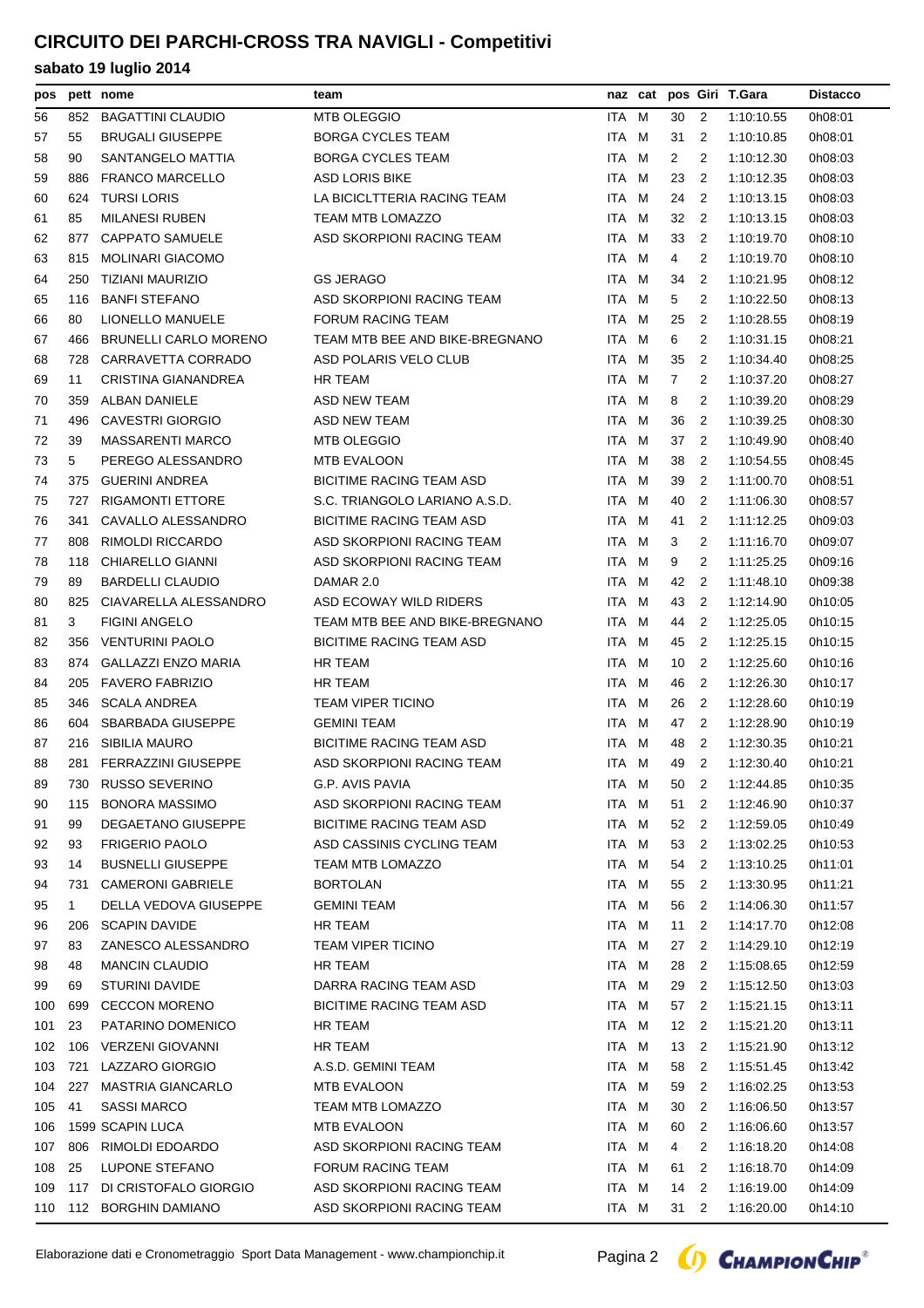# **CIRCUITO DEI PARCHI-CROSS TRA NAVIGLI - Competitivi**

| pos      |                | pett nome                 | team                            |       |           |                                               |                | naz cat pos Giri T.Gara | <b>Distacco</b> |
|----------|----------------|---------------------------|---------------------------------|-------|-----------|-----------------------------------------------|----------------|-------------------------|-----------------|
| 111      | 566            | <b>BALLACCI ENRICO</b>    | HR TEAM                         | ITA   | м         | 62                                            | 2              | 1:16:27.90              | 0h14:18         |
| 112      | 212            | <b>FORMISANO LORENZO</b>  | HR TEAM                         | ITA M |           | 32                                            | 2              | 1:16:28.90              | 0h14:19         |
| 113      | 645            | DILUCA LUIGI              | HR TEAM                         | ITA M |           | 63                                            | 2              | 1:16:39.20              | 0h14:29         |
| 114      | 193            | <b>BOSINA MARCO</b>       |                                 | ITA M |           | 64                                            | 2              | 1:16:46.20              | 0h14:36         |
| 115      | 444            | POMELLA CLAUDIO           | <b>GS TEAM VERDEAZZURRA</b>     | ITA M |           | 65                                            | 2              | 1:16:47.95              | 0h14:38         |
| 116      | 287            | <b>BUZZETTI MAURO</b>     | <b>BICITIME RACING TEAM ASD</b> | ITA M |           | 66                                            | 2              | 1:17:31.35              | 0h15:22         |
| 117      | 45             | <b>GALLI STEFANO</b>      | <b>MTB EVALOON</b>              | ITA M |           | 33                                            | 2              | 1:17:35.65              | 0h15:26         |
| 118      | 298            | <b>FANTIN RICCARDO</b>    | ASD SKORPIONI RACING TEAM       | ITA M |           | 5                                             | 2              | 1:17:57.50              | 0h15:48         |
| 119      | 224            | <b>SAVELLI LEONARDO</b>   | <b>MTB EVALOON</b>              | ITA M |           | 67                                            | 2              | 1:17:59.50              | 0h15:50         |
| 120      | 17             | <b>ROSSI ANDREA</b>       | <b>TEAM VIPER TICINO</b>        | ITA M |           | 68                                            | 2              | 1:18:04.00              | 0h15:54         |
| 121      | 51             | SOLBIATI SERGIO           | ---SULZ DULZ---                 | ITA M |           | 34                                            | 2              | 1:18:32.30              | 0h16:23         |
| 122      | 885            | <b>CONDO' DANIELE</b>     | <b>TEAM VIPER TICINO</b>        | ITA M |           | 35                                            | $\overline{2}$ | 1:18:32.45              | 0h16:23         |
| 123      | 726            | REGALIA OMAR              | ASD MALPENSA BIKE               | ITA M |           | 36                                            | 2              | 1:18:49.10              | 0h16:39         |
| 124      | 867            | CASTOLDI GIANLUCA         | HR TEAM                         | ITA M |           | 69                                            | 2              | 1:19:00.75              | 0h16:51         |
| 125      | 450            | <b>SCIOLI ANDREA</b>      | TEAM MTB LOMAZZO                | ITA M |           | 70                                            | 2              | 1:19:10.45              | 0h17:01         |
| 126      | 605            | <b>BRUNO MASSIMILIANO</b> | ---SULZ DULZ---                 | ITA M |           | 71                                            | 2              | 1:19:24.00              | 0h17:14         |
| 127      |                | 5001 MARTINELLO VANNI     |                                 | ITA M |           | 72                                            | 2              | 1:19:29.00              | 0h17:19         |
| 128      | 111            | <b>TROFEI DANIELE</b>     | ASD SKORPIONI RACING TEAM       | ITA M |           | 37                                            | 2              | 1:19:31.00              | 0h17:21         |
| 129      | 266            | <b>CUCCHETTI GIUSEPPE</b> | ASD SKORPIONI RACING TEAM       | ITA M |           | 73                                            | 2              | 1:19:32.85              | 0h17:23         |
| 130      | 245            | <b>GOVERNI STEFANO</b>    | <b>GS CICLI BATTISTELLA</b>     | ITA M |           | 74                                            | 2              | 1:20:05.85              | 0h17:56         |
| 131      | 314            | MELLA MATTIA              | ---SULZ DULZ---                 | ITA M |           | 38                                            | 2              | 1:20:06.30              | 0h17:57         |
| 132      | 86             | COLOMBO CARLO             | <b>AIRBIKE</b>                  | ITA M |           | 15                                            | 2              | 1:20:08.90              | 0h17:59         |
| 133      | 534            | <b>TRAPANI MARCO</b>      | <b>TEAM VIPER TICINO</b>        | ITA M |           | 39                                            | 2              | 1:21:01.30              | 0h18:52         |
| 134      | 861            | <b>TONONI EMANUELE</b>    | ASD GB JUNIOR TEAM              | ITA M |           | 75                                            | 2              | 1:21:07.90              | 0h18:58         |
| 135      | 285            | <b>FRUMENTO GIUSEPPE</b>  | <b>TAVA BIKE</b>                | ITA   | M         | 16                                            | 2              | 1:21:12.95              | 0h19:03         |
| 136      | 29             | CIRELLA EMANUELE          | RACING TEAM RIVE ROSSE          | ITA M |           | 76                                            | 2              | 1:21:13.35              | 0h19:04         |
| 137      | 31             | <b>SEVERICO FLAVIO</b>    | RACING TEAM RIVE ROSSE          | ITA M |           | 17                                            | 2              | 1:21:13.40              | 0h19:04         |
| 138      | $\overline{7}$ | ZAPPELLONI CORRADO        | RACING TEAM RIVE ROSSE          | ITA M |           | 77                                            | 2              | 1:21:13.50              | 0h19:04         |
| 139      | 304            | <b>CUCINOTTA MARIO</b>    | MTB EVALOON                     | ITA M |           | 40                                            | 2              | 1:21:20.40              | 0h19:11         |
| 140      | 888            | <b>BARGIGGIA DAVIDE</b>   | TEAM ADARTE ASD                 | ITA M |           | 78                                            | 2              | 1:21:41.95              | 0h19:32         |
| 141      | 338            | <b>BONI MAURIZIO</b>      |                                 | ITA   | M         | 18                                            | 2              | 1:22:28.15              | 0h20:18         |
| 142      | 580            | <b>COSENTINO FABIO</b>    | DARRA RACING TEAM ASD           | ITA M |           | 6                                             | 2              | 1:22:32.60              | 0h20:23         |
| 143      |                | 303 MELI ALESSANDRO       | <b>TEAM VIPER TICINO</b>        | ITA M |           | 19                                            | 2              | 1:22:34.55              | 0h20:25         |
| 144      | 866            | <b>MALINI ANDREA</b>      | HR TEAM                         | ITA M |           | 79                                            | 2              | 1:23:02.85              | 0h20:53         |
| 145      | 729            | <b>BAROSSELLI DAVIDE</b>  | STAFFORA TRIATHLON A.S.D.       | ITA M |           | 80                                            | 2              | 1:23:45.10              | 0h21:35         |
| 146      | 82             | LISCIANDRELLO FABIO       | TEAM MTB LOMAZZO                | ITA M |           | 81                                            | 2              | 1:23:50.05              | 0h21:40         |
| 147      | 191            | <b>SARTO FRANCESCO</b>    | HR TEAM                         | ITA   | M         | 82                                            | 2              | 1:24:06.65              | 0h21:57         |
| 148      | 97             | AMERISE GIOVANNI          | ASD KULAMULA MTB CREMONA        | ITA M |           | 83                                            | 2              | 1:24:09.05              | 0h21:59         |
| 149      | 305            | <b>FRUMENTO GIOVANNI</b>  | <b>GS TAVABIKE</b>              | ITA M |           | 20                                            | 2              | 1:24:46.95              | 0h22:37         |
| 150      | 468            | <b>VILBI ALESSANDRO</b>   | ASD EQUIPE CORBETTESE           | ITA M |           | 84                                            | 2              | 1:25:24.55              | 0h23:15         |
| 151      | 94             | <b>FERRARIO GIANNI</b>    | <b>HR TEAM</b>                  | ITA M |           | 85                                            | 2              | 1:26:02.90              | 0h23:53         |
| 152      | 47             | <b>BOLDORINI FABIO</b>    | <b>HR TEAM</b>                  | ITA M |           | 41                                            | 2              | 1:26:02.90              | 0h23:53         |
| 153      | 57             | <b>VELLA GIUSEPPE</b>     | SC CICLOAMATORI BORGOMANERO     | ITA   | M         | 42                                            | 2              | 1:28:44.15              | 0h26:34         |
| 154      | 620            | RIPAMONTI ANDREA          |                                 | ITA M |           | 43                                            | 2              | 1:29:24.00              | 0h27:14         |
| 155      | 119            | <b>BUSCHINI FAUSTO</b>    | ASD SKORPIONI RACING TEAM       | ITA M |           | 21                                            | 2              | 1:29:32.60              | 0h27:23         |
| 156      | 91             | <b>GALLI EZIO</b>         | A.S.D. EMMEBIKE ORBEA ITALIA    | ITA M |           | 86                                            | 2              | 1:29:45.30              | 0h27:36         |
| 157      | 360            | <b>BORRONI MAURO</b>      | <b>TEAM SCOUT/NUKEPROOF</b>     | ITA M |           | 87                                            | 2              | 1:30:13.50              | 0h28:04         |
| 158      | 732            | <b>MANENTI EDDY</b>       | MTB COGLIATE                    | ITA M |           | 88                                            | 2              | 1:32:43.50              | 0h30:34         |
| 159      | 225            | ROVERA GIULIA             | MTB EVALOON                     |       | ITA FEM 1 |                                               | 2              | 1:34:18.65              | 0h32:09         |
| 160      | 78             | <b>BASSANI PIERLUIGI</b>  | <b>AIRBIKE</b>                  | ITA M |           | 89                                            | 2              | 1:35:01.25              | 0h32:52         |
| 1000 849 |                | <b>BORTOLI KEVIN</b>      | ASD SKORPIONI RACING TEAM       | ITA M |           | $\mathord{\hspace{1pt}\text{--}\hspace{1pt}}$ | 0              | $-18: -5: -5.00$        |                 |
| 1000 195 |                | <b>BONORA MORENO</b>      | ASD SKORPIONI RACING TEAM       | ITA M |           | $\overline{\phantom{a}}$                      | 0              | $-18:5:5.00$            |                 |
| 1000 105 |                | <b>GRANATO BENIAMINO</b>  | <b>BICITIME RACING TEAM ASD</b> | ITA M |           | $\overline{\phantom{a}}$                      | 0              | $-18: -5: -5.00$        |                 |
| 1000 71  |                | BERGAMASCHI MARCO         | TEAM MTB LOMAZZO                | ITA M |           | --                                            | 0              | $-18: -5. -5.00$        |                 |

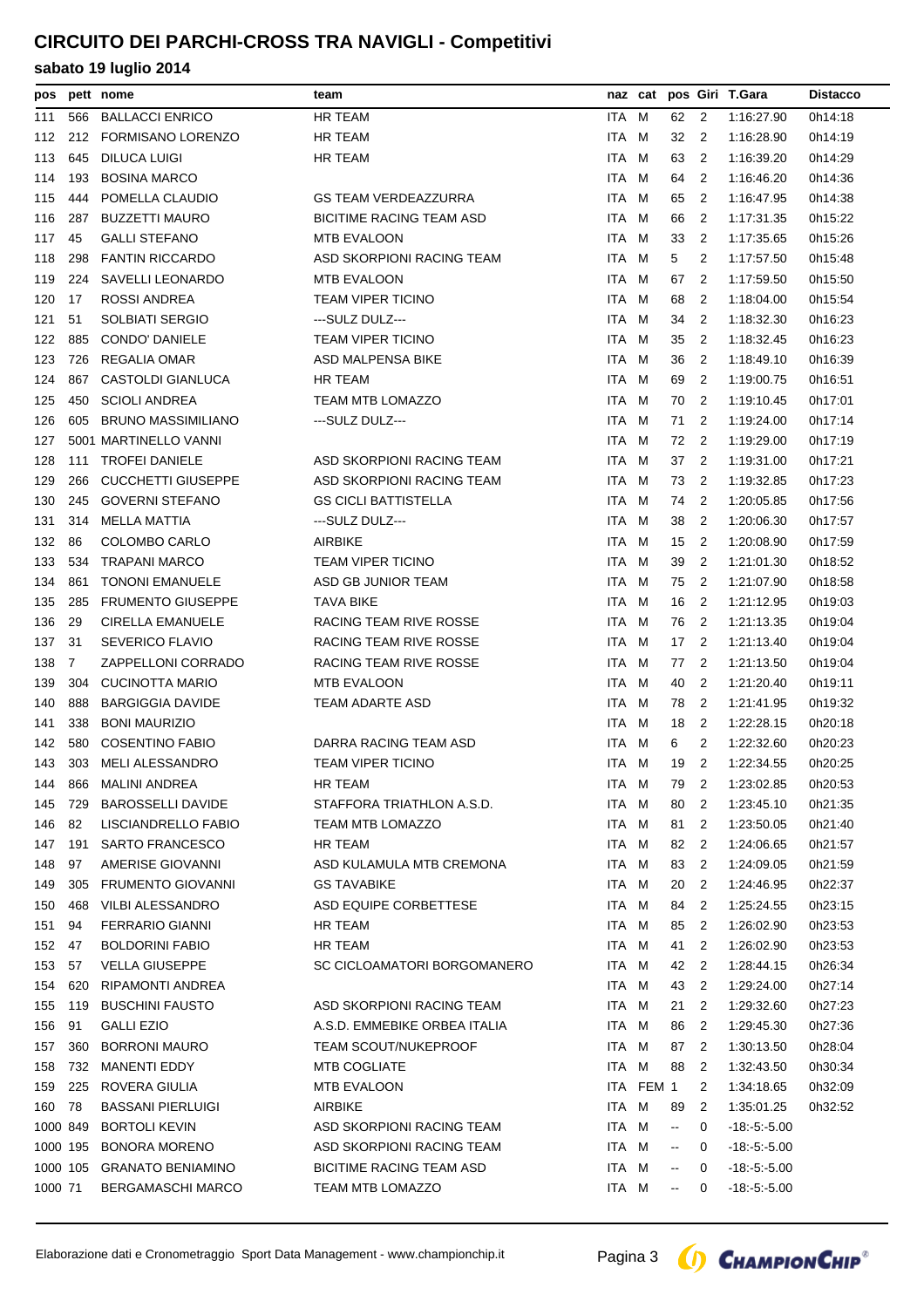# **CIRCUITO DEI PARCHI-CROSS TRA NAVIGLI - Non Competitivi**

| pos |     | pett nome                   | team                      |        |           |                |                | naz cat pos Giri T.Gara | <b>Distacco</b> |
|-----|-----|-----------------------------|---------------------------|--------|-----------|----------------|----------------|-------------------------|-----------------|
| 1   |     | 5351 ANCELLIERO ANDREA      |                           | ITA NC |           | $\overline{0}$ | 2              | 1:32:59.15              | 0h23:05         |
| 2   |     | 5046 ANCELLIERO CLAUDIO     |                           | ITA    | <b>NC</b> | $\mathbf 0$    | 2              | 1:17:18.55              | 0h07:25         |
| 3   | 24  | ANICETO ALBERTO             | I RAVIOLONI               | ITA    | <b>NC</b> | $\overline{0}$ | 2              | 1:19:04.20              | 0h09:10         |
| 4   |     | 5044 BACHINI ANDREA         |                           | ITA NC |           | 0              | 2              | 1:18:52.60              | 0h08:59         |
| 5   | 19  | <b>BAGNATI LIVIO</b>        | I RAVIOLONI               | ITA NC |           | $\overline{0}$ | 2              | 1:23:05.40              | 0h13:11         |
| 6   |     | 5270 BALLIO RICCARDO        | HR TEAM                   | ITA NC |           | $\overline{0}$ | 2              | 1:17:58.80              | 0h08:05         |
| 7   |     | 5330 BARDONE MAURIZIO       |                           | ITA NC |           | 0              | 2              | 1:31:00.40              | 0h21:06         |
| 8   |     | 5347 BASSANI MARCO          | ASD SKORPIONI RACING TEAM | ITA    | <b>NC</b> | 0              | 2              | 1:33:33.75              | 0h23:40         |
| 9   |     | 5006 BATTISTI FAUSTO        | <b>INDIVIDUALE</b>        | ITA NC |           | $\overline{0}$ | 2              | 1:23:05.05              | 0h13:11         |
| 10  |     | 5353 BECK HILKE             |                           | NET NC |           | 0              | 2              | 1:29:53.70              | 0h20:00         |
| 11  |     | 5024 BERTOLA KATIA          | <b>MTB EVALOON</b>        | ITA NC |           | $\overline{0}$ | 2              | 1:17:40.20              | 0h07:46         |
| 12  |     | 5178 BIANCO MARCO           |                           | ITA NC |           | $\overline{0}$ | 2              | 1:09:53.55              |                 |
| 13  | 42  | <b>BOVIO PIER LUIGI</b>     | I RAVIOLONI               | ITA NC |           | $\overline{0}$ | 2              | 1:25:18.30              | 0h15:24         |
| 14  |     | 1201 BOZZOLINI GIANLUCA     |                           | ITA    | <b>NC</b> | 0              | 2              | 1:25:43.20              | 0h15:49         |
| 15  |     | 5342 BROTTO ALESSANDRO      | <b>MTB EVALOON</b>        | ITA    | <b>NC</b> | $\overline{0}$ | 2              | 1:09:54.40              | 0h00:00         |
| 16  |     | 5336 CAGGIANO MAURO LUCIANO |                           | ITA    | <b>NC</b> | 0              | 2              | 1:19:14.95              | 0h09:21         |
| 17  |     | 5098 CALANDRINO DANIELE     | MTB EVALOON               | ITA.   | <b>NC</b> | 0              | 2              | 1:18:32.45              | 0h08:38         |
| 18  |     | 5123 CAMERIN SILVANO        |                           | ITA NC |           | $\overline{0}$ | 2              | 1:22:01.45              | 0h12:07         |
| 19  |     | 5222 COLANGIULO DAVIDE      | <b>INDIVIDUALE</b>        | ITA NC |           | $\overline{0}$ | 2              | 1:30:57.25              | 0h21:03         |
| 20  |     | 5165 COLOMBO KRISTIAN JURI  |                           | ITA    | <b>NC</b> | 0              | 2              | 1:15:01.10              | 0h05:07         |
| 21  | 65  | <b>CROCE STEFANO</b>        |                           | ITA    | <b>NC</b> | $\overline{0}$ | 2              | 1:20:08.60              | 0h10:15         |
| 22  |     | 5329 DE NUNZIO CRISTIAN     |                           | ITA NC |           | $\overline{0}$ | 2              | 1:31:00.40              | 0h21:06         |
| 23  |     | 5073 DI GIULIANO ENZO       |                           | ITA.   | <b>NC</b> | $\overline{0}$ | 2              | 1:23:30.45              | 0h13:36         |
| 24  |     | 5332 FALAPPI DAVIDE         |                           | ITA NC |           | $\overline{0}$ | 2              | 1:20:43.60              | 0h10:50         |
| 25  |     | 5349 FALCIS MASSIMILIANO    |                           | ITA NC |           | $\overline{0}$ | 2              | 1:22:02.50              | 0h12:08         |
| 26  |     | 5341 FANTIN ALESSANDRO      |                           | ITA.   | <b>NC</b> | 0              | 2              | 1:23:19.35              | 0h13:25         |
| 27  |     | 5317 FERRARI STEFANO        |                           | ITA    | <b>NC</b> | $\overline{0}$ | 2              | 1:24:44.95              | 0h14:51         |
| 28  |     | 5315 FUMAGALLI GIACOMO      |                           | ITA NC |           | 0              | 2              | 1:24:43.65              | 0h14:50         |
| 29  |     | 282 GALLO BERARDO           |                           | ITA NC |           | $\overline{0}$ | 2              | 1:25:22.65              | 0h15:29         |
| 30  |     | 5038 GANDOLFI GRAZIANO      | <b>MTB EVALOON</b>        | ITA NC |           | $\overline{0}$ | 2              | 1:19:32.80              | 0h09:39         |
| 31  |     | 5335 GERNETTI GIANLUCA      |                           | ITA NC |           | 0              | 2              | 1:22:09.05              | 0h12:15         |
| 32  |     | 5040 GIACOMELLO MAURIZIO    | <b>HR TEAM</b>            | ITA NC |           | 0              | 2              | 1:16:53.80              | 0h07:00         |
| 33  |     | 5261 GRASSELLI PAOLO        |                           | ITA NC |           | $\overline{0}$ | 2              | 1:21:41.25              | 0h11:47         |
| 34  |     | 5012 GRIGGIO GRAZIANO       | AIRBIKE                   | ITA NC |           | $\overline{0}$ | $\overline{2}$ | 1:30:48.15              | 0h20:54         |
| 35  | 333 | <b>GROSSELLI MAURIZIO</b>   |                           | ITA NC |           | 0              | 2              | 1:18:27.45              | 0h08:33         |
| 36  | 79  | <b>IMARISIO SERGIO</b>      | I RAVIOLONI               | ITA NC |           | $\overline{0}$ | 2              | 1:23:05.60              | 0h13:12         |
| 37  |     | 5337 LANZONI FEDERICO       |                           | ITA NC |           | $\overline{0}$ | 2              | 1:12:46.30              | 0h02:52         |
| 38  | 70  | <b>LARIA MARCO</b>          | DARRA RACING TEAM ASD     | ITA NC |           | 0              | 2              | 1:21:17.50              | 0h11:23         |
| 39  |     | 5202 MACULAN MARCO          | EOLO                      | ITA NC |           | 0              | 2              | 1:11:16.20              | 0h01:22         |
| 40  |     | 5331 MANENTI ALESSANDRO     |                           | ITA NC |           | $\overline{0}$ | 2              | 1:19:17.15              | 0h09:23         |
| 41  |     | 1149 MARCHIORO ANDREA       |                           | ITA NC |           | 0              | 2              | 1:15:15.95              | 0h05:22         |
| 42  |     | 5014 MARTELLETTI FABIO      | MTB EVALOON               | ITA NC |           | $\overline{0}$ | 2              | 1:19:21.30              | 0h09:27         |
| 43  |     | 5320 MICHELONE RUDY         |                           | ITA NC |           | 0              | 2              | 1:32:19.25              | 0h22:25         |
| 44  |     | 275 MILANI MATTEO           |                           | ITA NC |           | 0              | 2              | 1:11:07.25              | 0h01:13         |
| 45  | 18  | <b>MONDA ANTONIO</b>        | I RAVIOLONI               | ITA NC |           | 0              | 2              | 1:20:43.65              | 0h10:50         |
| 46  |     | 5346 MONTECCHIO MAURIZIO    |                           | ITA NC |           | $\overline{0}$ | 2              | 1:22:14.90              | 0h12:21         |
| 47  |     | 5137 MORATELLO MASSIMO      | MTB FALCHI BLU            | ITA NC |           | 0              | 2              | 1:25:27.70              | 0h15:34         |
| 48  |     | 5312 MUCE' DAVIDE           | <b>ESCURSIONISTA</b>      | ITA nc |           | 0              | 2              | 1:30:49.95              | 0h20:56         |
| 49  | 60  | OCCHIPINTI CHRISTIAN        |                           | ITA NC |           | 0              | 2              | 1:26:44.20              | 0h16:50         |
| 50  |     | 5333 PACCAGNINI GUGLIELMO   |                           | ITA    | <b>NC</b> | 0              | 2              | 1:15:35.60              | 0h05:42         |
| 51  |     | 5316 PASQUALIN RAFFAELE     | STAFFORA TRIATHLON A.S.D. | ITA NC |           | $\overline{0}$ | 2              | 1:17:19.95              | 0h07:26         |
| 52  |     | 5076 PELLANI MARIO          |                           | ITA NC |           | $\overline{0}$ | 2              | 1:24:43.70              | 0h14:50         |
| 53  |     | 5325 PERINATO MASSIMO       |                           | ITA NC |           | $\overline{0}$ | 2              | 1:17:32.05              | 0h07:38         |
| 54  | 92  | PETULLA' MICHAEL            |                           | ITA NC |           | 0              | 2              | 1:12:03.20              | 0h02:09         |
|     |     | 5324 PONTI FABRIZIO         |                           | ITA NC |           |                |                |                         |                 |
| 55  |     |                             | HR TEAM                   |        |           | $\overline{0}$ | 2              | 1:40:15.10              | 0h30:21         |